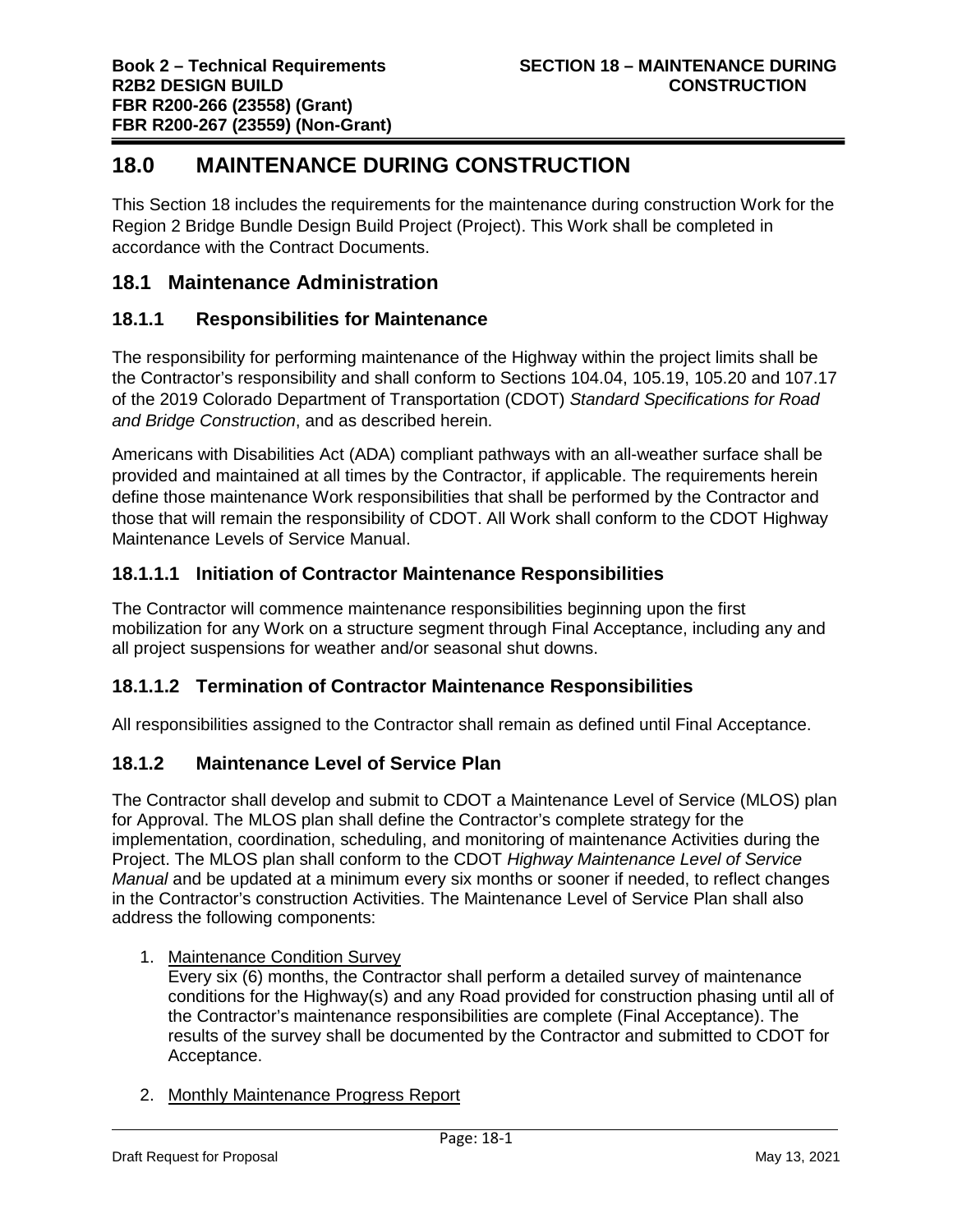Monthly Maintenance Progress Reports shall be required for the full term of the Contractor's maintenance responsibilities. These reports shall detail all maintenance Activities performed, monitored maintenance condition of existing facilities, identification of any deficiencies from minimum standards, and an action plan for correcting the deficiencies. Monthly maintenance progress reports shall be submitted to CDOT for review each month with the monthly invoice submittal for Review, as required in Book 2, Section 2 - Project Management.

The Maintenance Level of Service Plan shall be submitted to CDOT for Approval at least 21 Days prior to the Second Notice to Proceed (NTP2).

#### **18.1.3 Maintenance Responsibilities of the Contractor**

Except as specifically assigned to CDOT in Section 18.1.4, the Contractor shall perform all required maintenance Activities, within 48 hours or less of notice of maintenance item, for all roadways within the project limits per 18.1.1.1, including but not limited to:

- 1. Patching and repair of existing pavements
- 2. Patching and repair of all existing structures included as a part of the Project
- 3. Repair of shoulder drop-offs
- 4. Replacement and repair of existing Hot Mix Asphalt (HMA) shoulders
- 5. Snow and ice removal for lanes closed to traffic and behind all temporary barrier
- 6. Maintenance of delineators, signing and pavement markings
- 7. Compliance to ADA requirements for all-weather surfaces of all pathways and accesses at all times, if applicable.
- 8. Drainage maintenance
- 9. HMA overlays of existing pavements and structures utilized as detours or as a part of the Contractor's Maintenance of Traffic (MOT) plans
- 10. Replacement of damaged guardrail, bridge rail, barriers, and glare screens
- 11. Repair of impact attenuators
- 12. Vegetation control in conformance with local agency ordinances
- 13. Litter control
- 14. Graffiti removal (graffiti shall be removed within 24 hours of notification and surface shall be the same color as the original)
- 15. Activities described in Appendix 18-A, Maintenance Performance Specifications (During Construction).
- 16. Debris removal responsive to providing the minimum lane requirements in Book 2, Section 16 - Maintenance of Traffic.
- 17. Sweeping as required by CDOT *Standard Specifications for Road and Bridge Construction 208.04(f)*.

Snow removal operations in the lanes closed to traffic and behind all temporary barriers shall be done in a way to avoid placing snow back into open lanes to traffic. Snow must be removed far enough from the edge of travel lane that runoff from melting snow will not enter into the travel lanes.

The Contractor shall meet vehicle weight limits for all trucks hauling material over the Roadway. CDOT may request certified truck weights for any trucks hauling Material over the Roadway at any time. The Contractor shall pay a price reduction fee per CDOT *Standard Specifications for Road and Bridge Construction 105.18*.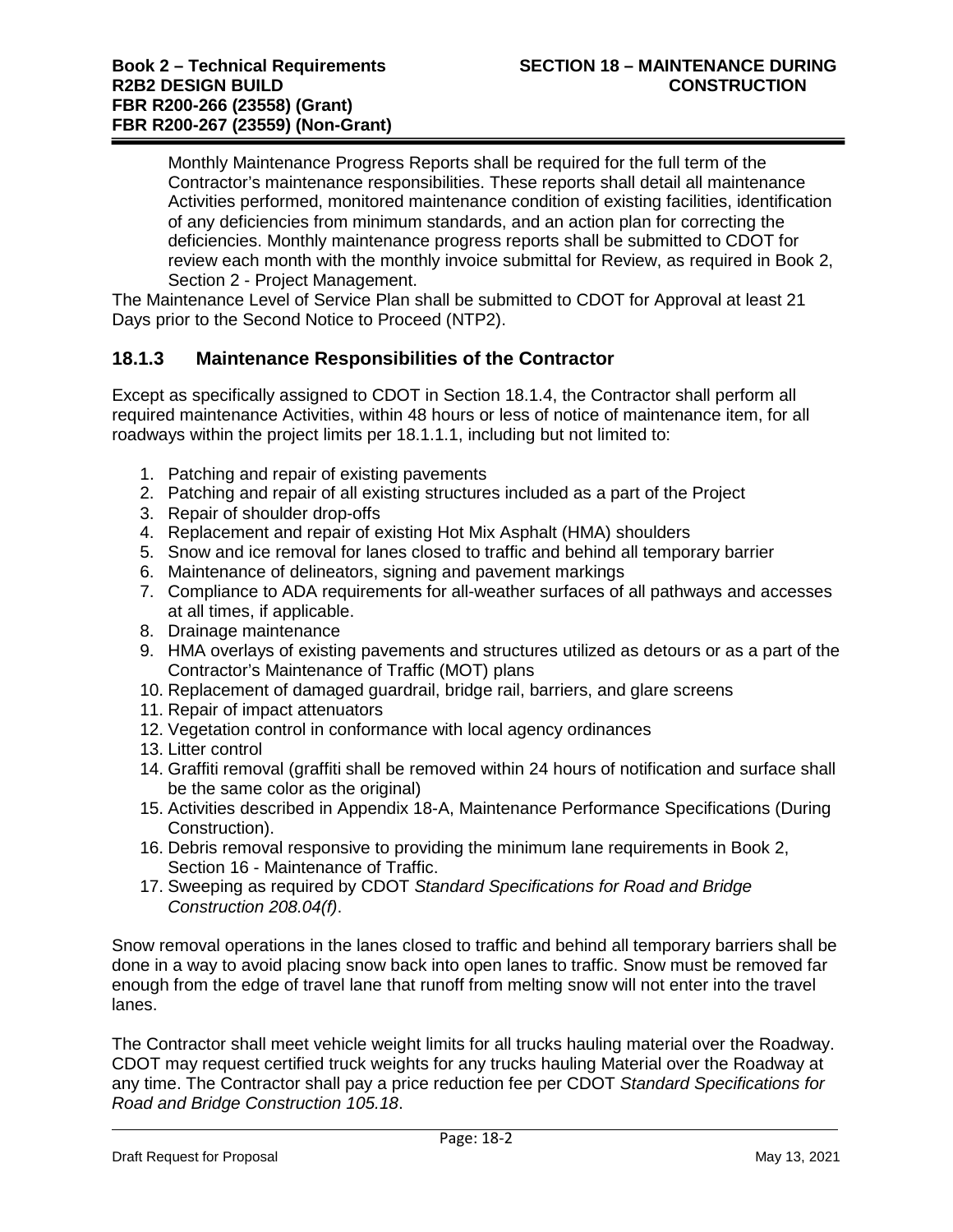Any items (debris) of value discovered by the Contractor on the highway shall be held by the Contractor at least 30 Days in consideration of claim by the original owner. This includes temporary advertisement signs. If the original owner does not claim these items within 30 Days, the Contractor shall then relinquish the items (debris) of value to CDOT's Maintenance Staff for storage and the Contractor may dispose of all advertising material at its discretion.

If repair or removal of items illegally dumped on any ROW or easement is required, the Contractor shall perform such services within 3 Working Days from the date discovered or reported.

### **18.1.4 Maintenance Responsibilities of CDOT**

CDOT will perform the following maintenance Activities:

- 1. Inspection of structures
- 2. Patching and repair of all existing structures excluded from the Project
- 3. Snow and ice control for all lanes open to traffic on US 350, US 24, CO 9, and CO 239 prior to and during a snow event.

#### **18.1.5 Limits of Maintenance Responsibilities**

The longitudinal limits of the Contractor's maintenance responsibilities on the Project shall conform to the limits of the Project, including all portions of the Work.

The lateral limits shall be the ROW mainline, and ramps within the Project Site. Any other areas disturbed by Contractor Activities, outside of these limits, shall be the sole maintenance responsibility of the Contractor.

#### **18.1.6 Excluded Areas**

There are no excluded areas within the Project limits.

### **18.1.7 Payment for Maintenance During Construction**

Progress payments for maintenance during construction shall be according to Book 2, Section 2 - Project Management.

### **18.2 Performance Specifications**

In performance of maintenance on the Project, the Contractor shall comply with the CDOT *Highway Maintenance Level of Service Manual*. Specifically, the Contractor shall adhere to the requirements for data collection and measurement for equating level of service (LOS) on the Highway and incorporate these requirements into its performance of all maintenance Work according to the maintenance of MLOS plan.

A minimum of LOS D shall be maintained within the Project limits through the duration of the Project, per the CDOT *Highway Maintenance Levels of Service Manual*.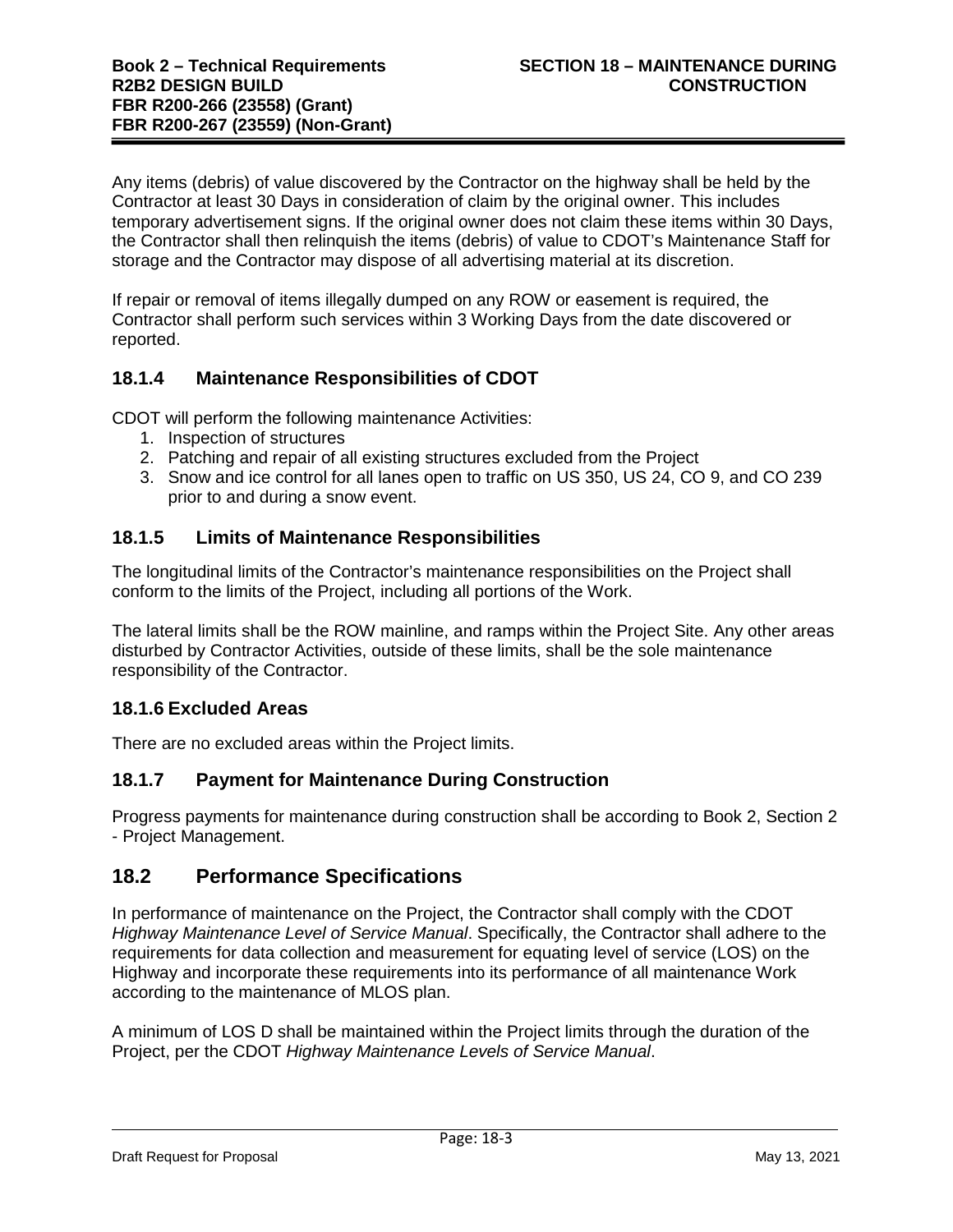# **18.3 Right-of-Way Construction Requirements**

### **18.3.1 Risk of Loss, Obligation to Maintain and Repair**

The Contractor shall comply with requirements in Book 2, Section 8 - Right of Way, and shall maintain improvements and provide reasonable safety and security measures to preserve any acquired ROW or easements (temporary or permanent). The Contractor shall conduct regular Site inspections and prevent, minimize, or correct problems such as vandalism, trespassing, rodent infestation, weed control (in accordance with any local agency ordinances), illegal dumping or disposal of rubble, and other debris on all areas of the Project that are under the Contractor's maintenance responsibility.

### **18.4 Deliverables**

At a minimum, the Contractor shall submit the following to CDOT for Review, Approval and/or Acceptance:

| <b>Deliverable</b>                   | Review,<br><b>Acceptance or</b><br><b>Approval</b> | <b>Schedule</b>                                                                      |
|--------------------------------------|----------------------------------------------------|--------------------------------------------------------------------------------------|
| Maintenance Level of Service<br>Plan | Approval                                           | At least 21 Days prior to NTP2,<br>then update every 6 months or<br>sooner if needed |
| Maintenance condition surveys        | Acceptance                                         | Concurrent with the Maintenance<br>Level of Service Plan update                      |
| Maintenance progress reports         | <b>Review</b>                                      | Included in monthly invoice<br>submittal                                             |

# **18.5 Appendix**

Appendix 16-A: Maintenance Performance Specifications (During Construction)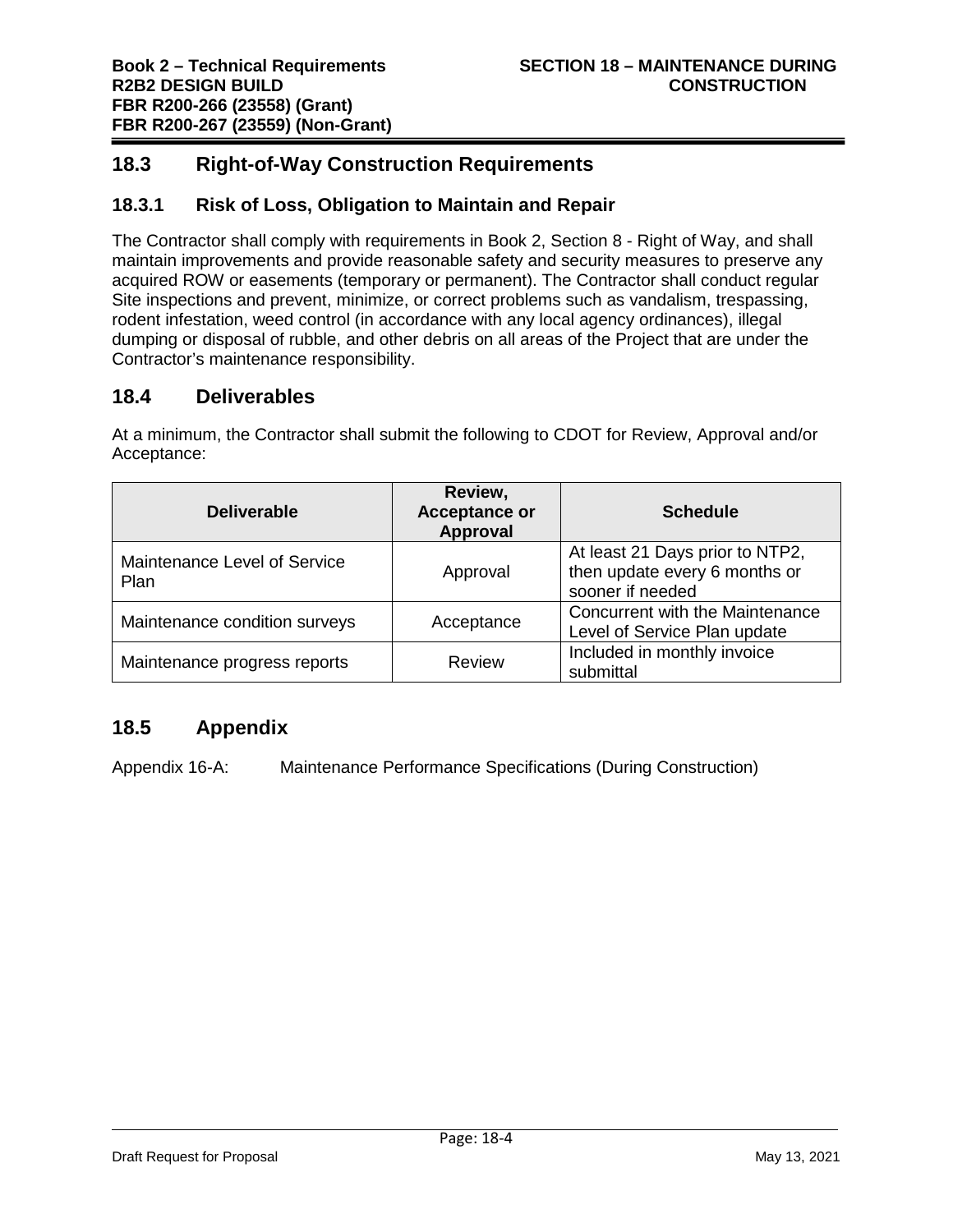# **Appendix A**

#### **MAINTENANCE PERFORMANCE SPECIFICATIONS (DURING CONSTRUCTION)**

The following is an item Activities listing from CDOT's Highway Levels of Service Manual, for which the Contractor shall be responsible during construction.

#### **Maintenance Program Area: Roadway Surface (150)**

| <b>Survey Item</b>                            | <b>CDOT Activities Number</b> |
|-----------------------------------------------|-------------------------------|
| Patching/Minor Surface Repair                 | 152                           |
| Patching-Machine, Overlay and Leveling        | 154                           |
| Blading – Existing Unpaved Surface/Shoulder   | 162                           |
| Building / Restoring Unpaved Surface/Shoulder | 163                           |
| <b>Base Stabilization and Repair</b>          | 164                           |
|                                               |                               |

#### **Maintenance Program Area: Roadside Facilities (200)**

| <b>Survey Item</b>                           | <b>CDOT Activities Number</b> |
|----------------------------------------------|-------------------------------|
| Drainage Structures Clean, Repair or Replace | 202                           |
| Maintenance of Ditches and Streambeds        | 206                           |
| Slope Repair                                 | 210                           |
| Fence, Gate Cleaning & Maintenance           | 216                           |
| Litter Barrel and Trash Cleanup              | 218                           |
| Sweeping - Machine                           | 220                           |
| Sweeping - Hand                              | 222                           |

#### **Maintenance Program Area: Roadside Appearance (250)**

| <b>Survey Item</b>                             | <b>CDOT Activities Number</b> |
|------------------------------------------------|-------------------------------|
| Vegetation Control - Dry Land                  | 252                           |
| Vegetation Control - Bluegrass                 | 253                           |
| Vegetation Control - Hand Mowing, Weeding      | 254                           |
| Vegetation Control - Herbicide & Pesticide App | 256                           |
| Vegetation Control - Irrigation                | 258                           |
| Tree Planting, Removal, Trimming               | 260                           |

#### **Maintenance Program Area: Traffic Services (300)**

| <b>Survey Item</b>                   | <b>CDOT Activities Number</b> |
|--------------------------------------|-------------------------------|
| <b>Traffic Signs</b>                 | 302, 303                      |
| Delineators, Mile Markers            | 304                           |
| <b>Metal Guardrail</b>               | 306                           |
| <b>Concrete Guardrail</b>            | 307                           |
| Pavement Striping, Pavement Markings | 308, 310                      |
| Roadway, Sign Lighting               | 312                           |
| <b>Traffic Signals</b>               | 314                           |
| <b>Energy Attenuators</b>            | 316                           |